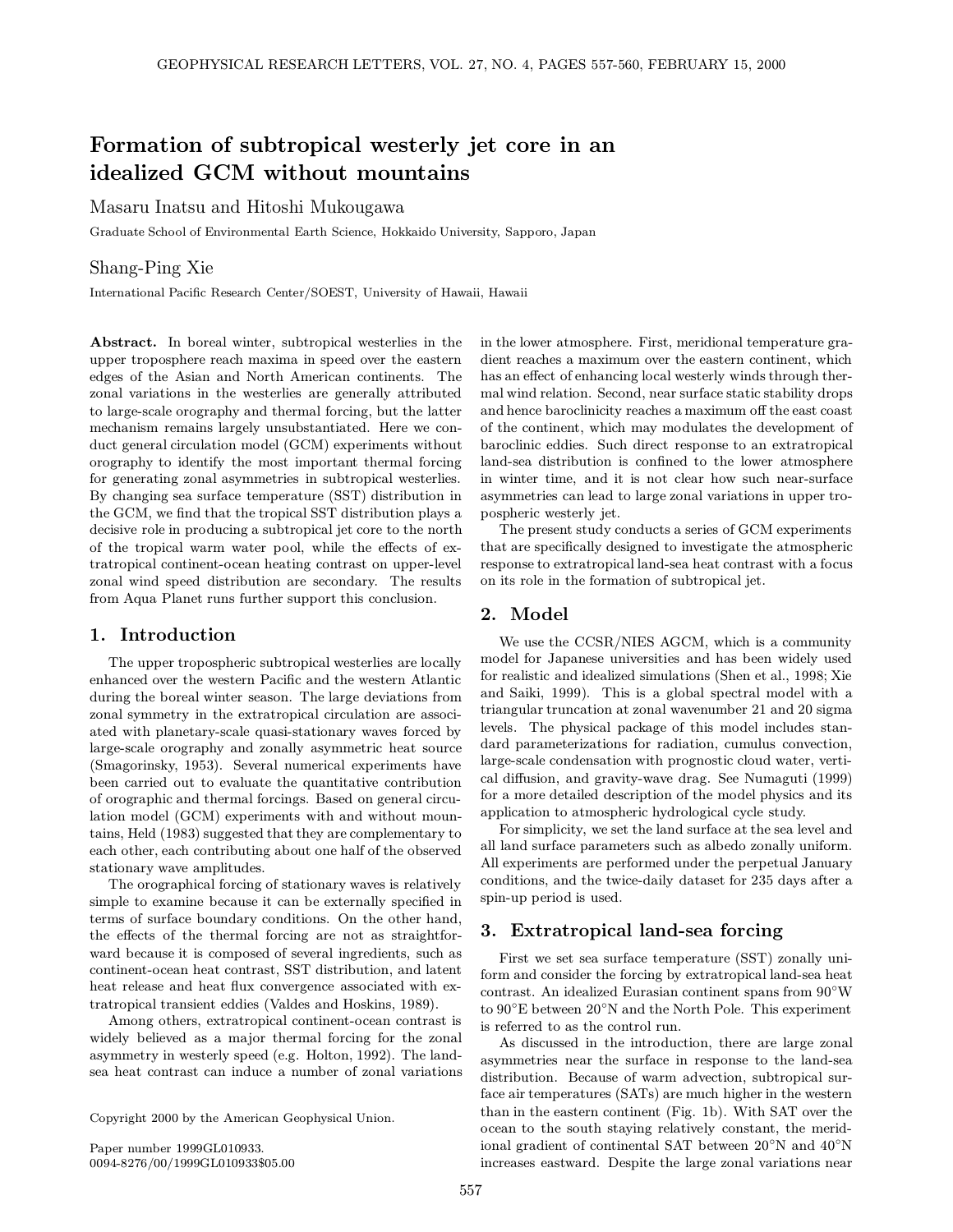

Figure 1. (a) Time-averaged zonal wind speed at 250 hPa, and (b) temperature at 950 hPa in the control run with the continent shaded. Land surface is flat at the sea level.

the surface, the upper westerly wind velocity is largely zonally uniform (Fig. 1a) in the control run. As expected, both the model baroclinicity (Linzen and Farrel, 1980) and the eddy heat flux display a local maximum east of the continent (not shown). The GCM has been run at a higher T42 resolution to improve its representation of transient eddies, but the westerly winds in the upper troposphere remain nearly constant in the zonal direction (not shown).

## 4. Tropical forcing

In the real world, SST varies quite substantially in the zonal direction. In the tropics, highest SSTs are found in the so-called warm water pool south of the eastern Eurasian continent, which can locally enhance the subtropical westerlies as suggested by experiments under the realistic land-sea distribution (Appendix). We add a zonally varying component

$$
T'(\lambda, \phi) = A \sin \lambda \exp \left\{-\frac{1}{2} \left(\frac{\phi - \phi_0}{10}\right)^2\right\},\qquad(1)
$$

to the tropical SST field. Here,  $\lambda$  is longitude,  $\phi$  is latitude,  $\phi_0 = 8^\circ$ S, and A is 2.5 K. In this case, a warm pool is located to the south of continent's east coast as in observations.

The GCM now generates substantial zonal variations in upper-level westerlies (Fig. 2a), while the SAT field is similar to that in Fig. 1b (not shown). Therefore, the control run rules out extratropical land-sea distribution as a major component of thermal forcing for subtropical jet core. Instead, it implicates the tropical forcing.

To further demonstrate the controlling effect of tropical SST forcing, we shift the tropical warm water pool onto the western side of the continent by setting  $A = -2.5K$ . The



Figure 2. Same as Fig. 1a but for (a) the eastern and (b) western equatorial warm water pool runs, and (c) the Aqua Planet run. The heavy shade in the tropics denotes SST  $\geq$ 301.5K.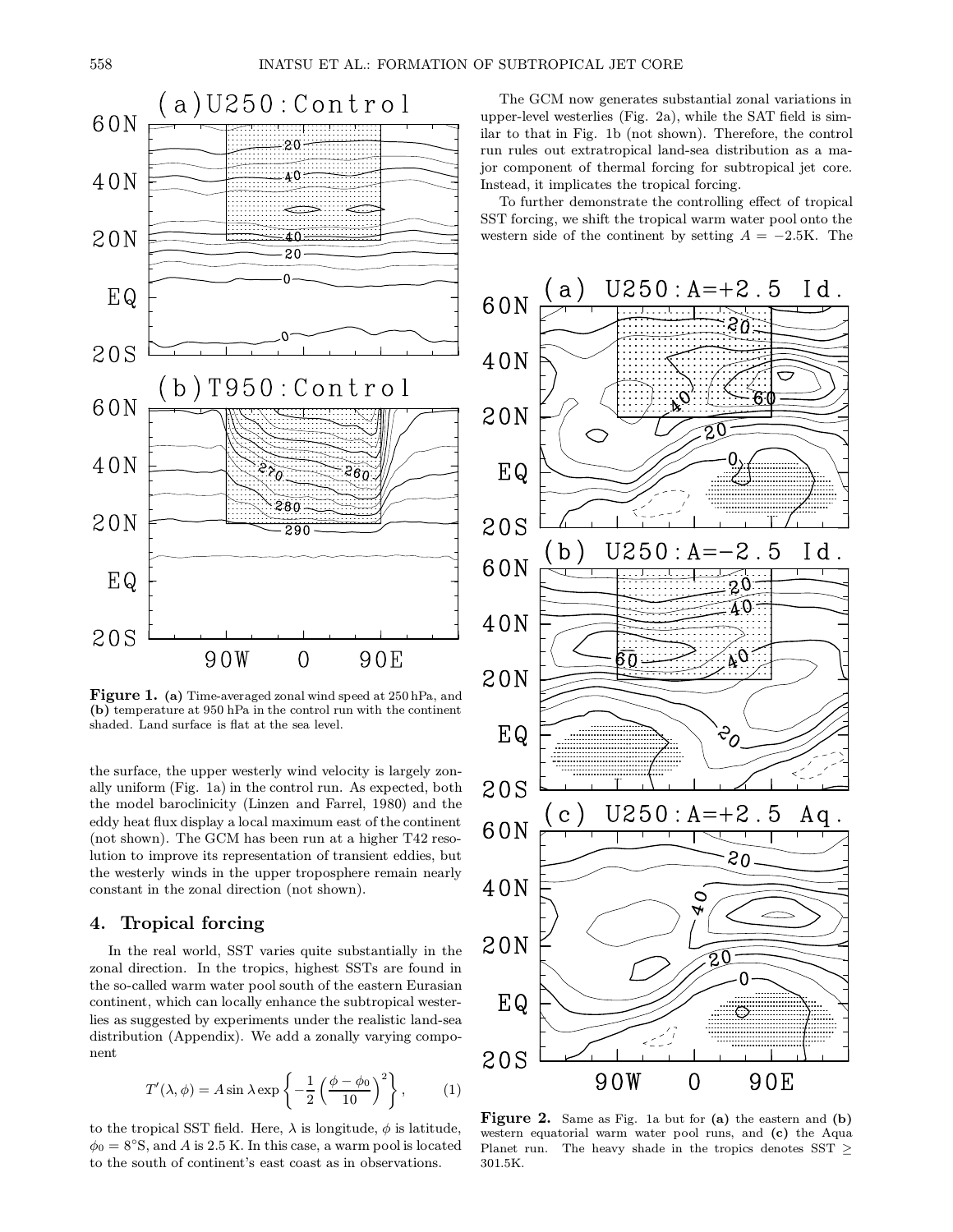GCM responds to this western warm pool by locating the subtropical jet core on the west coast (Fig. 2b), lending further support for the tropical forcing mechanism.

### 5. Aqua Planet runs

Given that extratropical land-sea distribution has little impact on the zonal variations in upper westerlies, we further simplify the GCM by running it under the so-called Aqua Planet conditions. Now SST is the only externally imposed zonal asymmetry. As in the previous experiments, the westerly jet forms north of the equatorial warm pool (Fig. 2c). The zonal asymmetry in the wind speed of upper-level subtropical westerlies is about the same as in the runs with extratropical land-sea distribution.

In the stationary eddy fields, baroclinic structure dominates the tropics. On the upper-level surface, a baroclinic anticyclonic vortex resides immediately north of tropical warm SST anomaly and a barotropic cyclonic vortex exists



Figure 3. Stationary wave component of the stream function  $(10^6 \text{ m}^2/\text{s})$  at (a) 250 hPa and (b) 850 hPa in the Aqua Planet experiment. The longitudinal positions of prescribed equatorial warm/cold water pool are denoted by W/C, respectively.



Figure 4. (a) Time-averaged zonal wind speed at 250 hPa in a perpetual January GCM run with observed SST and land-sea distributions. Values greater than 40 m/s are shaded. (b) Same as (a) except for zonal-mean SST. Land surface is flat at the sea level with all the orography removed.

further north of this baroclinic anticyclone (Fig. 3). The upper-level subtropical jet core is located in a high gradient zone between the baroclinic anticyclone and the barotropic cyclone. The excitation mechanism for these vortices, however, needs further investigations.

#### 6. Concluding remarks

Our GCM experiments suggest that the extratropical land-sea distribution plays a secondary role in forming locally enhanced westerly jets. Sharp SAT gradient off the eastern continent does not seem to affect the upper-level flow field, despite that transient eddies tend to occur over this high baroclinicity region and develop downstream.

Tropical SST distribution is found to largely determine the longitudinal position of the subtropical jet cores. The upper-level westerly velocity reaches a maximum to the north of the equatorial warm water pool, consistent with